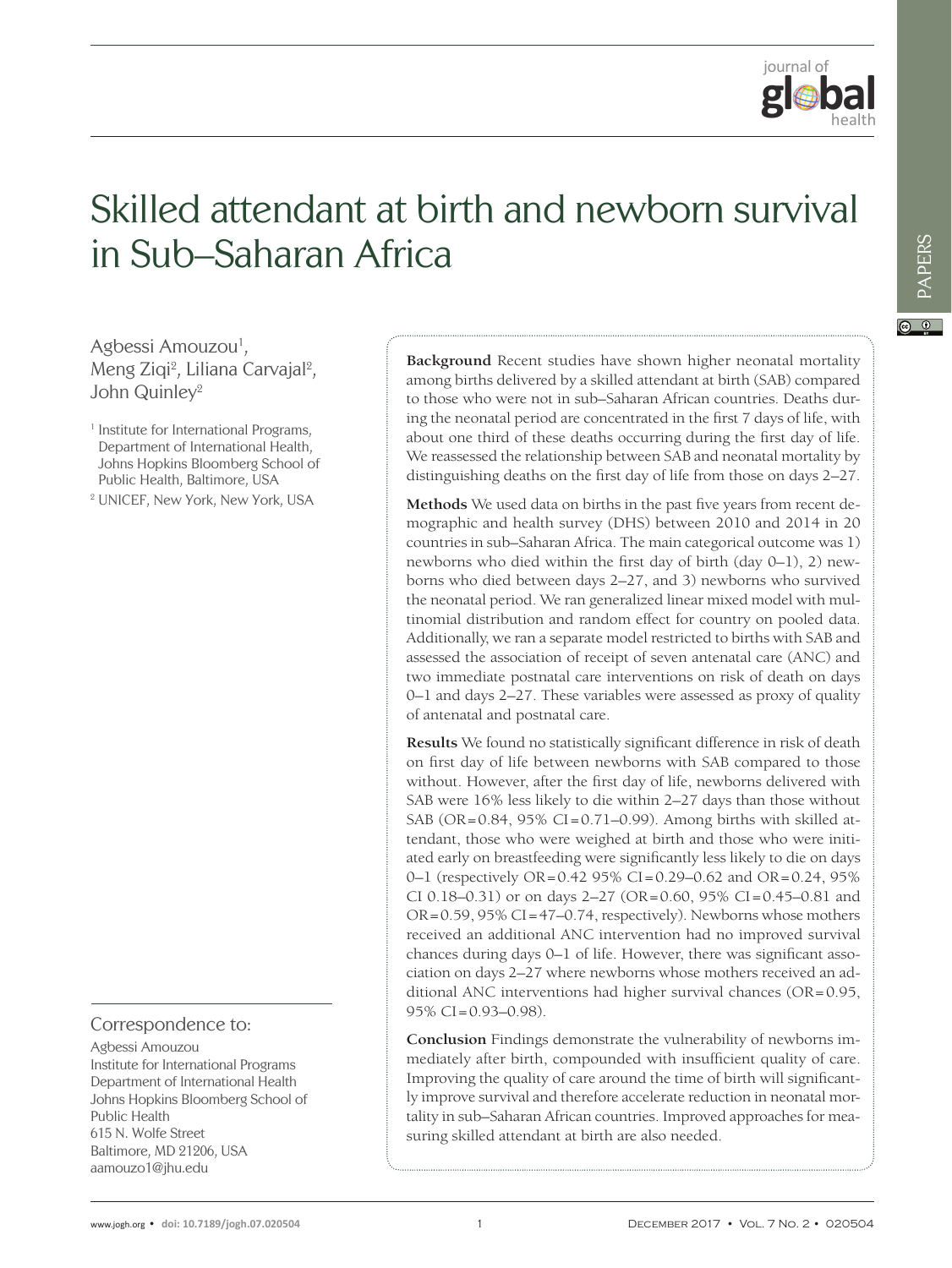PAPERS

Global level of mortality among children under–five has been halved since 1990, with a decline from 91 deaths per 1000 live birth to 43 in 2015. A similar decline was also observed in sub–Saharan Africa, the region with the highest burden of mortality [[1](#page-9-0)]. The pace of mortality decline was much slower among neonates, with sub–Sahara Africa recording one of the slowest declines of 38% over the same period, just behind Oceania where level of mortality is much lower. Subsequently, there is an increasing share of newborn deaths among all under–five deaths, reaching over a third in sub–Saharan Africa. The increasing mortality compression to the first days of life has raised calls for greater focus on newborn, with the adoption of the Every Newborn Action Plan (ENAP) in June 2014 and the subsequent publication of a Lancet Newborn Series to galvanize evidence–based programming that would accelerate reduction of newborn death toward ending preventable deaths [[2\]](#page-9-1). The ENAP highlighted the strategic benefit of focusing on quality care around the time of birth by ensuring that all pregnancies have access to skilled quality care necessary for a healthy pregnancy and to protect the life of the newborn, and care for small and sick newborns [[3](#page-9-2)[,4\]](#page-9-3). The WHO has defined skilled attendant at birth as "an accredited health professional — such as a midwife, doctor or nurse — who has been educated and trained to proficiency in the skills needed to manage normal (uncomplicated) pregnancies, childbirth and the immediate postnatal period, and in the identification, management and referral of complications in women and newborns" [\[5](#page-9-4)]. This definition is currently being revised to clarify the competencies and extend to the notion of competent qualified maternal and newborn health care professional. [\[6\]](#page-9-5) However, it does not address the limitation in measurement of skilled attendant at birth. In the absence of comparable data on quality skilled care, so far the world has mostly relied on the indicator of access to skilled attendant at delivery to monitor the likelihood that pregnancies receive some sort of quality of delivery care. Despite its limitation, this indicator has been one of the key coverage monitoring indicator in the Millennium Development Goals and more recently also adopted in the Sustainable Development Goals [[7](#page-9-6)]. Skilled attendant at birth is also monitored as a core indicator in the ENAP and the Ending Preventable Maternal Mortality (EPMM) [[8](#page-9-7)]. However, increasing number of studies calls for going beyond monitoring simple contact with a health system to include content and quality of interventions received [\[9](#page-9-8)–[11](#page-9-9)]. Furthermore, assessment of the association between births reported to have been delivered with skilled attendant and chances of survival beyond the neonatal period did not generate expected results, especially in sub–Saharan Africa and Asia. In a recent study that included three countries each of three regions – Asia, sub–Saharan Africa and Latin America, Singh and her colleagues showed that skilled delivery did not appear to improve the survival of the newborn on the first day or week of life in the sub–Saharan African and Asian countries [[12](#page-9-10)]. Possible explanations to this counter–intuitive finding highlight low quality of maternal and newborn services such that, although pregnant women come into contact with the health system to deliver, critical interventions needed to save the newborn in case of complications during delivery or postnatal period are not always available [[13](#page-9-11)[,14](#page-9-12)]. Other explanations include selection bias and uncertainty in the measurement of skilled attendant at birth in household surveys. Most women respondents in these surveys are of low schooling and not able to recall the type of cadre of health worker that provided the delivery care [[15](#page-9-13)]. Regarding the selection bias, it is thought that in resource–constrained settings where access to health facility remains challenging and coverage of health facility use relatively low, women accessing delivery services in health facilities are likely to be those of higher potential risk of obstetric complication. A substantial portion of these women arrive late in health facilities, which may also not be properly equipped to promptly attend to the emergency [\[16](#page-9-14)–[18](#page-10-0)].

In this study, we reassessed this relationship in a larger number of sub–Saharan African countries and by distinguishing deaths on the first day of life from days 2–27 using a multinomial mixed model. We conjecture that if the selection effect is real, the positive association between SAB and mortality will be seen only during the first day of life, when newborns are particularly vulnerable. Past this period, a negative association should be observed. Regarding quality of care, we also assessed association between the receipt of a series of seven antenatal care and two immediate postnatal care interventions by women and their newborns and mortality on days 0–1 and days 2–27.

## DATA AND METHODS

We used data from recent Demographic and Health Surveys (DHSs), conducted in sub–Saharan Africa between 2010 and 2014, with information on child mortality collected using full birth history from women aged 15–49 and selected antenatal and postnatal interventions. Data were available for 20 countries in sub–Saharan Africa. **[Table 1](#page-4-0)** includes the list of the countries. DHSs are USAID–funded nationally representative household surveys carried out about every five years in low– and middle–income countries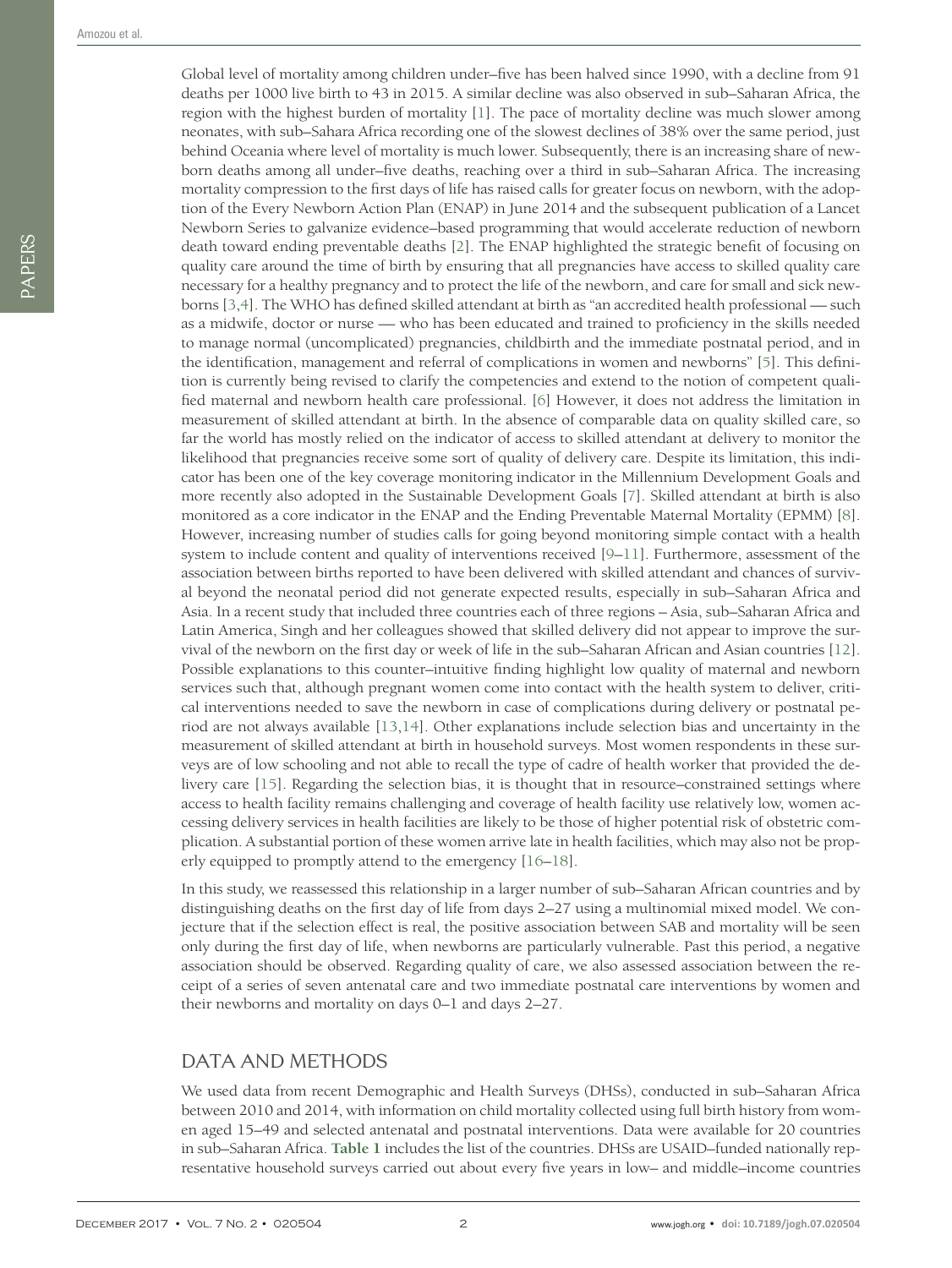[[19\]](#page-10-1). The survey program started in the mid–1980s and has been a major source of demographic, reproductive and health data in these countries. Data are collected using typically a two–stage cluster sampling (with some variation in some countries), with first stage represented by population census enumeration areas, and the second stage by households. All women of reproductive age (15–49 years) in each sampled household are interviewed. Data are collected on several modules, including a full birth history module that captures information on every live birth a woman respondent ever had and the survival status of these births. For children who died, information is collected on age at death. The breakdown of the age at death depends on the age range. For deaths under one month, age at death is collected in days, starting from day 0 (as day of birth). For deaths over 1 month of age but under two–years, age at death is collected in months, and for deaths over two years, age at death is collected in years. This information is used to estimate mortality among children under–five (neonatal, post–neonatal, infant, under–five mortality). Another module includes information on health care provided during pregnancy, delivery and the postpartum period for all live births in the five years preceding the survey. This module captures data on antenatal care, assistance at delivery and postnatal care. A limited number of interventions delivered during these stages is also collected from women's recall. The module allows computation of births who had a skilled attendant at birth. Skilled birth attendant is captured generally as doctor, nurse, and midwife but there are slight variations across countries with addition of special cadres considered skilled (**[Table 1](#page-4-0)**). Linking this module to the full birth history module allows an analysis of the association between receipt of skilled delivery and neonatal mortality. We based the analysis on children born in the past five years preceding each survey. For the twenty countries with available data, these range from 1251 to 12272 births for a total of 84168 births.

#### Variables

The main outcome is death during the neonatal period. We created three categories: 1) newborns who died on days 0–1, 2) newborns who died between days 2 and 27, and 3) children under–five who survived the neonatal period. We initially also separated out deaths on days 2–7 but results of preliminary analysis were similar to those of deaths on days 8–27. We therefore grouped them together.

In addition to a binary variable on whether a birth was assisted by a skilled attendant at birth or not, we considered an additional main independent variable related to interventions received by the mother during antenatal care to capture quality of ANC. These interventions include urine test, blood test, blood pressure measured, iron supplementation, tetanus protection at birth, counselled on pregnancy complications, tested for HIV and received results. We created a categorical variable of number of interventions received by summing the indicator variable representing each intervention. We use this composite indicator as a proxy for quality of care received by the women during their pregnancy. For postnatal interventions, we considered two immediate postnatal interventions: whether the newborn was weighed at birth and whether the newborn was initiated early on breastfeeding. The latter was captured by asking the mother whether the newborn was breastfed within one hour following birth. We could not consider other available postnatal indicators in the analysis due to possible selection bias that would be introduced, given newborns who died immediately during the first days of life would not have the same exposure time to the chance of receiving these interventions.

We considered as control variables, socio–economic and demographic variables with known effects on mortality. These included residence (urban, rural), wealth quintile (poorest, poorer, middle, richer, richest), marital status (single, married, other), parity (1, 2–4, 5 or more), mother's age at birth (15–19, 20– 29, 30–39, 40–49 years), and mother's education level (no schooling, primary, secondary or higher).

### Analysis

We first described the coverage of skilled attendant at birth in the twenty countries. For each country, we computed and compared neonatal mortality rate separately for births with a skilled birth attendant and those without. We computed these rates on the three years preceding each survey using a life table approach [[20](#page-10-2)]. To compare the rates, we computed 95% confidence intervals using Jackknife approach [\[21](#page-10-3)]. We then pooled all country data and fit a generalized linear mixed model with multinomial distribution and random effect for country. We used the third category of the outcome variables (children under–five who survived the neonatal period) as the reference category. We estimated two models. First, we fit a model of mortality outcome on skilled attendance at birth, adjusting for the control variables described above. Second, we fit a model of mortality outcome on number of ANC interventions received, and the immediate postnatal variables controlling for socio–demographic variables. The latter model included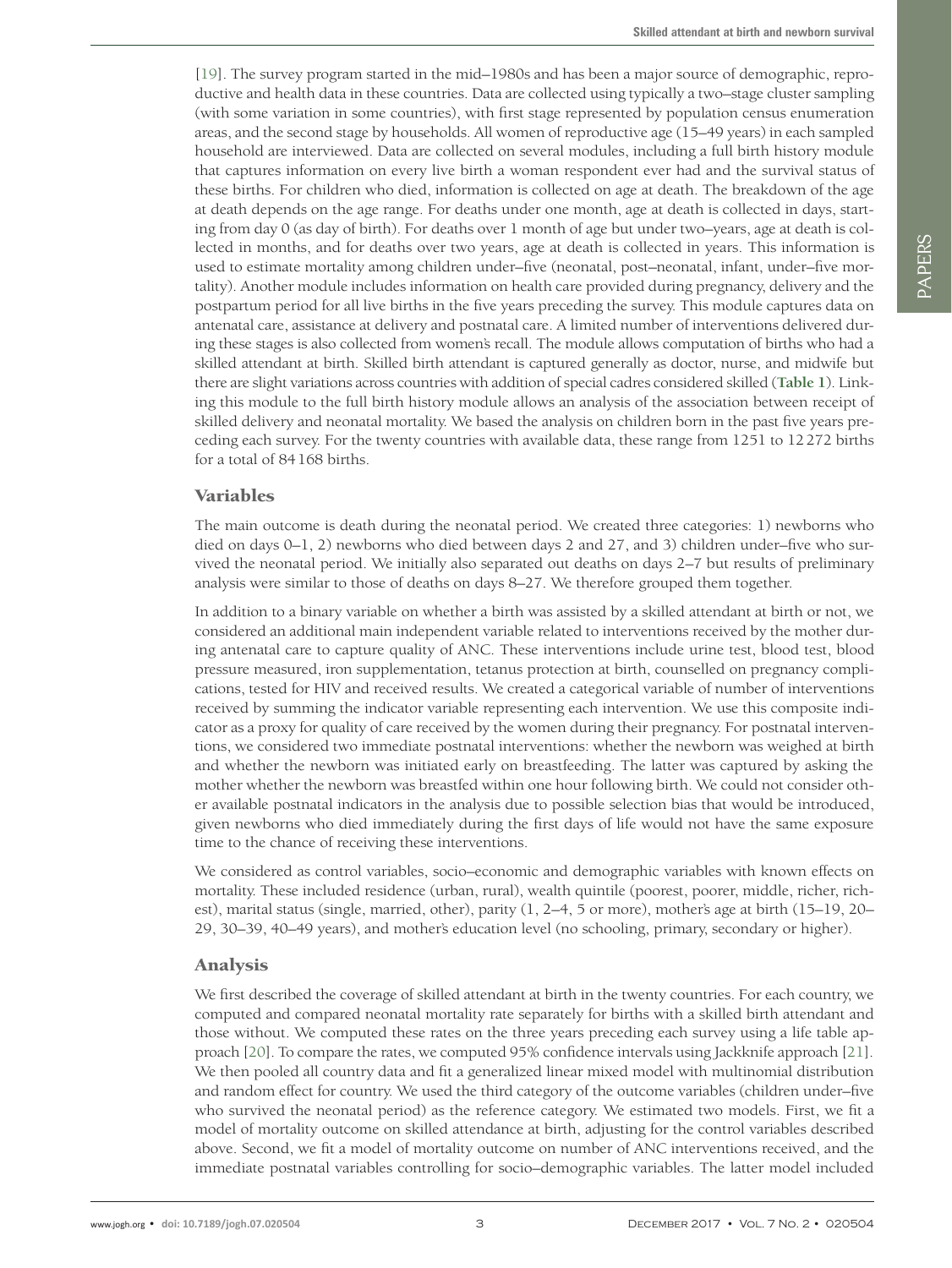PAPERS

data from 18 countries and was restricted to only births delivered with skilled health personnel to assess the effect of quality of care on newborn death. The mortality computation analyses were carried out in STATA version 13 while the regression models were implemented in SAS.

## RESULTS

**[Table 1](#page-4-0)** and **[Figure 1](#page-3-0)** show levels of coverage of skilled attendant at birth (SAB) by country. Coverage ranged from 29% in Niger to 93% in Congo with a median of 62%. Table 1 also shows the five–year neonatal mortality rate by country, ranging from 22 deaths per 1000 live births in Congo to 39 deaths per 1000 live births in Sierra Leone. There is a marginally significant inverse relationship between SAB and neonatal mortality: (r=–0.42, *P*<0.0619). While Congo shows the highest coverage of SAB and lowest neonatal mortality, the country with lowest coverage of SAB (Niger) does not have the highest neonatal mortality. **[Figure 2](#page-3-1)** presents the neonatal mortality rate by SAB along with the 95% confidence intervals. The general picture across countries suggests no significant survival advantage during the neonatal period among births with SAB and those without. Based on the confidence intervals, there is no statistically significant

<span id="page-3-0"></span>

**Figure 1.** Percent of live birth in the five years preceding the survey with skilled attendant at birth by country, Demographic and Health Survey (DHS, 2010–2014). Survey years are included in the parenthesis.

<span id="page-3-1"></span>

**Figure 2.** Neonatal mortality rate and 95% confidence intervals according to whether the birth had a skilled attendant at birth (SAB) or not by country.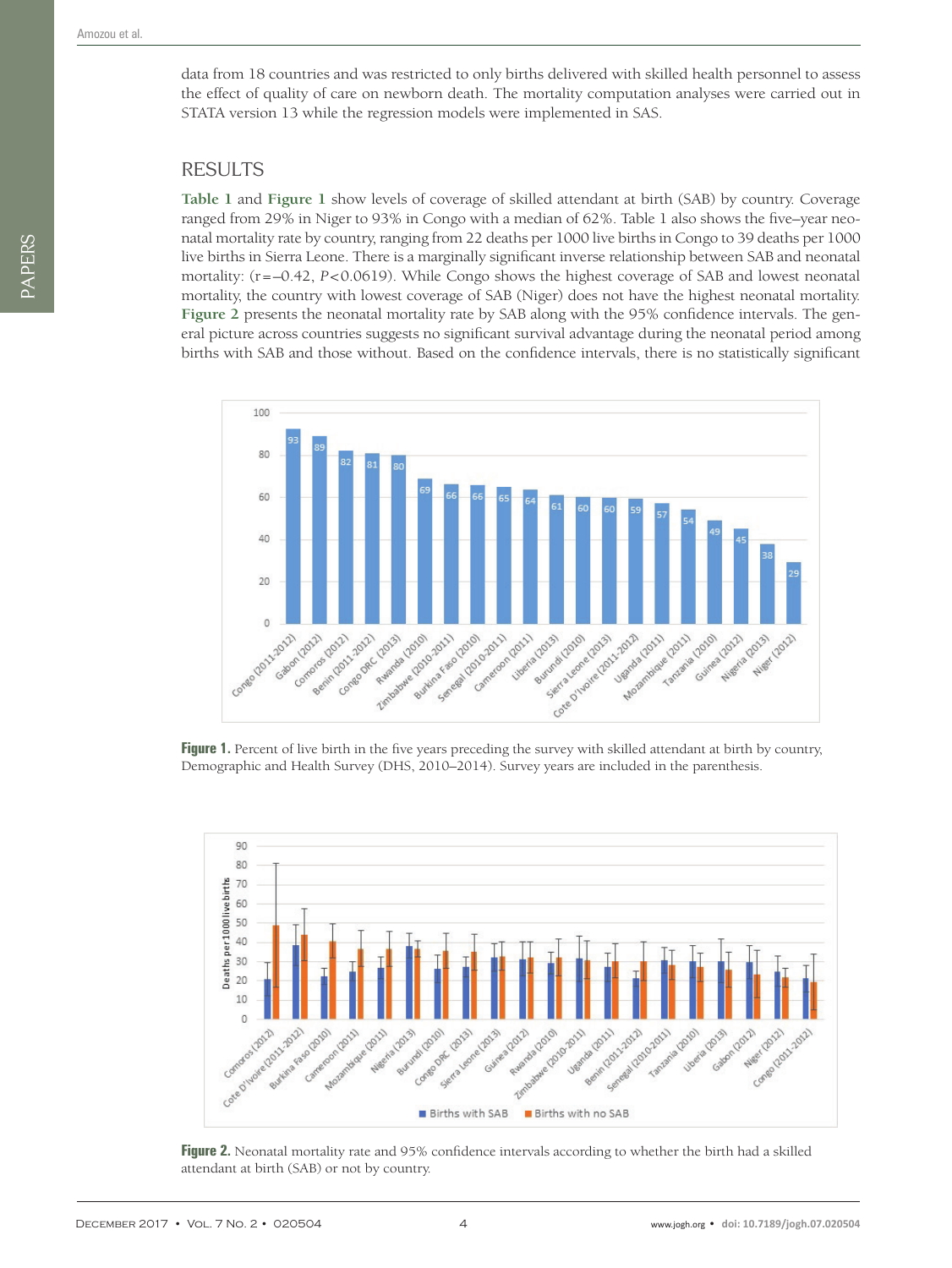| <b>COUNTRY</b>                      | <b>SURVEY YEAR</b> | <b>PERCENTAGE OF BIRTHS WITH</b><br><b>SKILLED HEALTH PERSONNEL</b> | <b>NEONATAL MORTALITY</b><br>(FIVE YEAR PRECEDING<br>THE SURVEY)* | <b>NUMBER OF LIVE BIRTHS IN</b><br>THE FIVE YEARS PRECEDING<br><b>THE SURVEY</b> | DEFINITION OF SKILLED ATTENDANT AT BIRTH                                                             |
|-------------------------------------|--------------------|---------------------------------------------------------------------|-------------------------------------------------------------------|----------------------------------------------------------------------------------|------------------------------------------------------------------------------------------------------|
| Benin                               | 2011-2012          | 80.9                                                                | 23                                                                | 5147                                                                             | Doctor, nurse/midwife                                                                                |
| Burkina Faso                        | 2010               | 65.9                                                                | 28                                                                | 5790                                                                             | Doctor, nurse/midwife, auxiliary midwife                                                             |
| Burundi                             | 2010               | 60.3                                                                | 31                                                                | 3007                                                                             | Doctor, nurse/midwife                                                                                |
| Cameroon                            | 2011               | 63.6                                                                | 31                                                                | 4496                                                                             | Doctor, nurse/midwife                                                                                |
| Comoros                             | 2012               | 82.2                                                                | 24                                                                | 1251                                                                             | Doctor, nurse/midwife                                                                                |
| Congo                               | 2011-2012          | 92.5                                                                | 22                                                                | 3625                                                                             | Doctor, nurse/midwife, Assistant                                                                     |
| Cote D'Ivoire                       | 2011-2012          | 59.4                                                                | 38                                                                | 3041                                                                             | Doctor, nurse/midwife                                                                                |
| Democratic Republic<br>of the Congo | 2013               | 80.1                                                                | 28                                                                | 7209                                                                             | Doctor, nurse/midwife                                                                                |
| Gabon                               | 2012               | 89.3                                                                | 26                                                                | 2443                                                                             | Doctor, nurse/midwife                                                                                |
| Guinea                              | 2012               | 45.3                                                                | 33                                                                | 2763                                                                             | Doctor, nurse/midwife, auxiliary midwife                                                             |
| Liberia                             | 2013               | 61.1                                                                | 26                                                                | 2984                                                                             | Doctor, nurse/midwife                                                                                |
| Mozambique                          | 2011               | 54.3                                                                | 30                                                                | 4543                                                                             | Doctor, nurse/midwife                                                                                |
| Niger                               | 2012               | 29.3                                                                | 24                                                                | 4738                                                                             | Doctor, nurse/midwife                                                                                |
| Nigeria                             | 2013               | 38.1                                                                | 37                                                                | 12272                                                                            | Doctor, nurse/midwife                                                                                |
| Rwanda                              | 2010               | 69.0                                                                | 27                                                                | 3119                                                                             | Doctor, nurse/midwife                                                                                |
| Senegal                             | 2010-2011          | 65.1                                                                | 29                                                                | 4771                                                                             | Doctor, nurse/midwife                                                                                |
| Sierra Leone                        | 2013               | 59.7                                                                | 39                                                                | 4652                                                                             | Doctor, nurse/midwife                                                                                |
| Uganda                              | 2011               | 57.4                                                                | 27                                                                | 2949                                                                             | Doctor, nurse/midwife                                                                                |
| United Republic of<br>Tanzania      | 2010               | 48.9                                                                | 26                                                                | 3010                                                                             | Doctor/assistant medical officer, nurse/<br>midwife, clinical officer, assistant clinical<br>officer |
| Zimbabwe                            | 2010-2011          | 66.2                                                                | 31                                                                | 2358                                                                             | Doctor, nurse/midwife                                                                                |
| <b>MEDIAN</b>                       |                    | 62.3                                                                |                                                                   |                                                                                  |                                                                                                      |
| Correlation between SAB and NMR     |                    | $-0.42$ (P < 0.0619)                                                |                                                                   |                                                                                  |                                                                                                      |

#### <span id="page-4-0"></span>**Table 1.** Percentage of births with skilled health personnel and neonatal mortality rate by country

\*From STATCompiler, StatCompiler.com, accessed on February 2, 2017.

difference in neonatal mortality rate among births with SAB compared to those without, except in Burkina Faso where births with SAB have significantly lower neonatal mortality than those without.

**[Table 2](#page-5-0)** presents results from the multinomial mixed model regression. Births who survived beyond the neonatal period are used as reference category. Furthermore, the reference category corresponding to each categorical variable included in the model is shown in parenthesis beside the name of the variable in the first column. Column 2 shows the age at death, distinguishing deaths on days 0–1 and deaths on days 2–27, and column 3 shows the response category of the independent variable included in the model. Response categories with significant results are bolded. Adjusting for covariates in the model, there is no statistically significant difference in the odds of death on days 0–1 between births with SAB and births without. However, births with SAB who survived after the first day showed a statistically significant 16% lower risk of death on the period  $0-27$  days compared to births without SAB (OR=0.84, 95% CI=0709– 0.996). Several demographic covariates remained statistically significant in the model. These include parity, mother's age at birth of the child, and current marital status. With regard to parity, there is no differential risk of death for first birth compared to births of parity 5 plus whether on days 0–1 or days 2–27. However, births of parity 2–4 have significantly 25% lower odds of death on the days 2–27 compared to births of parity 5 plus. Compared to births to women aged 20–29, births to older women have higher odds of death on either days 0–1 or days 2–27. Births to women aged 40 or more have respectively 72% and 62% higher odds of death on days 0–1 and days 2–27 compared to births to women aged 20–29. For births to women 30–39, the differential risk is observed only for births on days 0–1, with a 25% increased odds of death. Births to single women have 52% higher odds of death compared to births to married women. Other characteristics such as education level, residence or wealth quintile showed no significant differential risk of death on days 0–1 or days 2–27.

In **[Table 3](#page-6-0)**, we present results from the multinomial mixed model regression, restricted to only births with SAB and assessing the effect of co–coverage of interventions during ANC and immediate postnatal interventions, adjusting for the same socio–demographic characteristics. Statistically significant variables are shown in bold. Adjusting for the socio–demographic variables included in the model and immediate postnatal interventions, there is a strong and negative significant association between the number of ANC PAPERS

**PAPERS**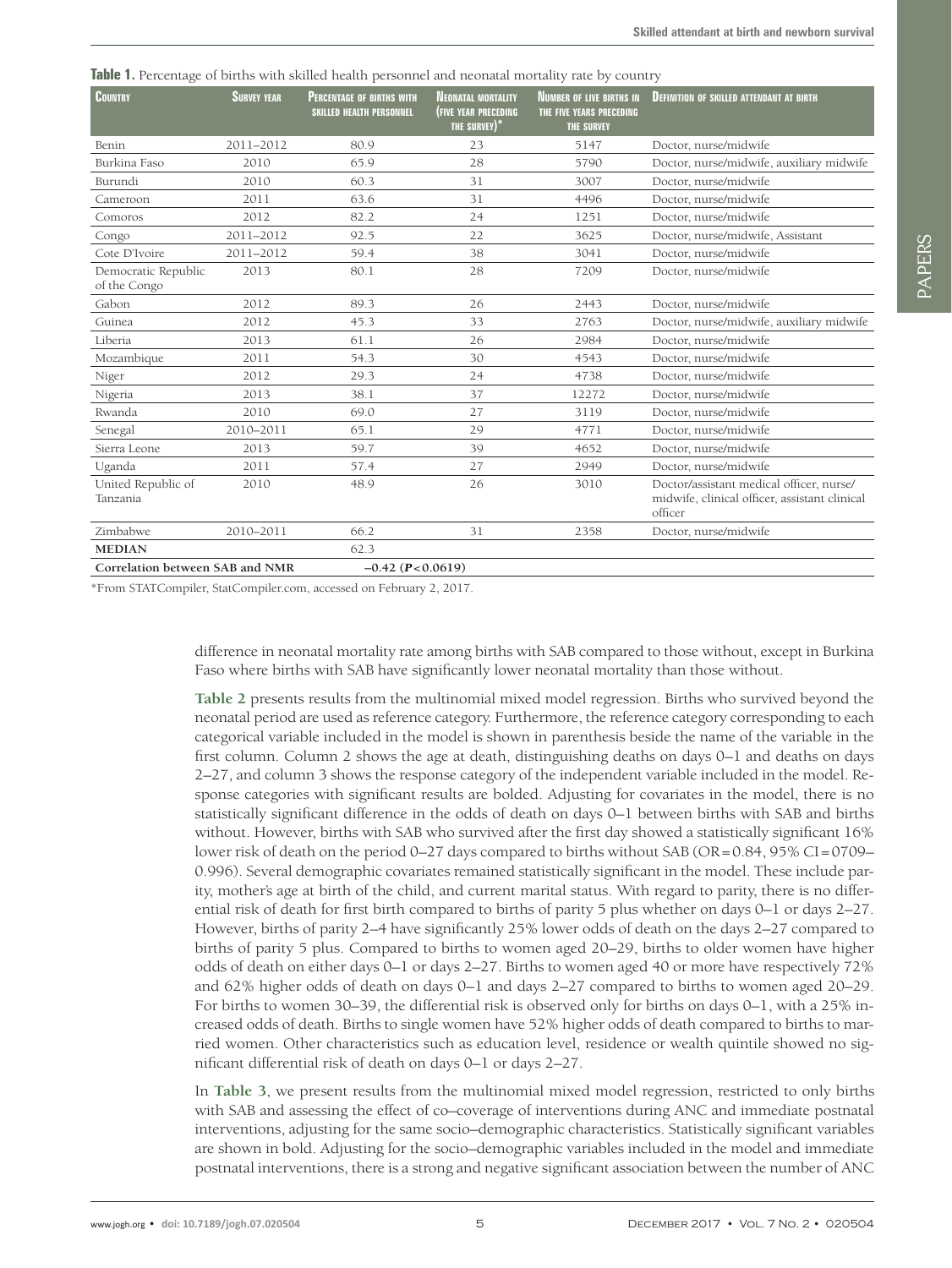| <b>VARIABLE (REFERENCE CATEGORY)</b> | <b>AGE AT DEATH</b> | <b>CATEGORY</b>     | <b>ODDS RATIO</b> |       | 95% CONFIDENCE INTERVAL | P        |
|--------------------------------------|---------------------|---------------------|-------------------|-------|-------------------------|----------|
| Skilled attendant at birth (No.)     | Day $0-1$           | Yes                 | 1.17              | 0.934 | 1.465                   | 0.173    |
|                                      | Day 2-27            | <b>Yes</b>          | 0.84              | 0.709 | 0.996                   | 0.045    |
| Parity (5 plus)                      | Day $0-1$           | $\mathbf 1$         | 1.35              | 0.919 | 1.984                   | 0.127    |
|                                      | Day 2-27            | 1                   | 1.03              | 0.708 | 1.506                   | 0.870    |
|                                      | Day $0-1$           | $2 - 4$             | 0.84              | 0.678 | 1.051                   | 0.129    |
|                                      | Day 2-27            | $2 - 4$             | 0.75              | 0.607 | 0.931                   | 0.009    |
| Mother's age at birth (20-29)        | Day $0-1$           | $15 - 19$           | 0.91              | 0.757 | 1.106                   | 0.358    |
|                                      | Day 2-27            | $15 - 19$           | 1.15              | 0.879 | 1.517                   | 0.301    |
|                                      | Day $0-1$           | $30 - 39$           | 1.25              | 1.052 | 1.488                   | 0.011    |
|                                      | Day 2-27            | $30 - 39$           | 1.14              | 0.937 | 1.376                   | 0.194    |
|                                      | Day $0-1$           | $\geq 40$           | 1.72              | 1.349 | 2.187                   | < 0.0001 |
|                                      | Day 2-27            | $\geq 40$           | 1.62              | 1.247 | 2.099                   | < 0.0001 |
| Current marital status (Married)     | Day $0-1$           | Other               | 1.01              | 0.871 | 1.172                   | 0.896    |
|                                      | Day 2-27            | Other               | 1.15              | 0.939 | 1.414                   | 0.175    |
|                                      | Day $0-1$           | Single              | 1.08              | 0.811 | 1.427                   | 0.611    |
|                                      | Day 2-27            | Single              | 1.52              | 1.218 | 1.906                   | < 0.0001 |
| Education level (No education)       | Day $0-1$           | Primary             | 1.04              | 0.896 | 1.215                   | 0.585    |
|                                      | Day 2-27            | Primary             | 1.04              | 0.92  | 1.171                   | 0.545    |
|                                      | Day $0-1$           | Secondary or higher | 0.92              | 0.704 | 1.202                   | 0.542    |
|                                      | Day 2-27            | Secondary or higher | 0.84              | 0.649 | 1.089                   | 0.189    |
| Residence (Rural)                    | Day $0-1$           | Urban               | 1.01              | 0.837 | 1.218                   | 0.920    |
|                                      | Day 2-27            | Urban               | 1.14              | 0.92  | 1.401                   | 0.237    |
| Wealth quintile (Poorest)            | Day $0-1$           | Poorer              | 1.03              | 0.852 | 1.239                   | 0.776    |
|                                      | Day 2-27            | Poorer              | 1.05              | 0.893 | 1.241                   | 0.542    |
|                                      | Day $0-1$           | Middle              | 1.04              | 0.911 | 1.180                   | 0.585    |
|                                      | Day 2-27            | Middle              | 1.00              | 0.805 | 1.234                   | 0.973    |
|                                      | Day $0-1$           | Richer              | 1.04              | 0.877 | 1.224                   | 0.678    |
|                                      | Day 2-27            | Richer              | 0.94              | 0.755 | 1.173                   | 0.590    |

<span id="page-5-0"></span>**Table 2.** Adjusted odds ratios of death on days 0–1 or days 2–27 compared to surviving over the neonatal period among births with SAB compared to births without SAB)\*

SAB – skilled attendant at birth

\*Analysis based on generalized linear mixed model; pooled DHS 2010-2014 from 20 countries in Africa.

interventions received and the odds of death on days 2–27. The odds of death on days 2–27 are reduced by 5% for each additional ANC intervention received. However, this advantage was not observed on days 0–1 and in fact there appeared to be a marginal positive association between number of ANC interventions and risk of death. Regarding immediate postnatal interventions, newborns weighed at birth or those initiated early on breastfeeding were significantly less likely to die either on days 0–1 or days 2–27. Newborns weighed at birth were 58% less like die on days 0–1 and 40% less likely to die on days 2–27. Similarly, newborns initiated early on breastfeeding were respectively 76% and 41% less likely to die on days 0–1 and days 2–27. The demographic characteristics such as parity, mother's age and marital status remained significant and in the similar direction as described for the model in **[Table 2](#page-5-0)**. However, urban– rural residence, education level and wealth quintile became statistically significant in this model in somewhat unexpected direction.

Day 0-1 Richest 1.05 0.828 1.323 0.705 Day 2-27 Richest 0.91 0.619 1.328 0.614

## **DISCUSSION**

Access to skilled attendant at birth during antenatal care and delivery is promoted as a key strategy for improving maternal and newborn care in low and middle–income countries. The importance of skilled personnel at the time of birth is widely acknowledged, such that the proportion of births attended by skilled health personnel has been adopted as a key coverage monitoring indicator for the Sustainable Development Goal 3.1. However, we showed in this study that the survival benefits expected for newborns delivered with skilled health personnel are not being observed in sub–Saharan Africa. We demonstrated in the analysis that there is no survival benefit on days 0–1 for newborns, whether they are delivered by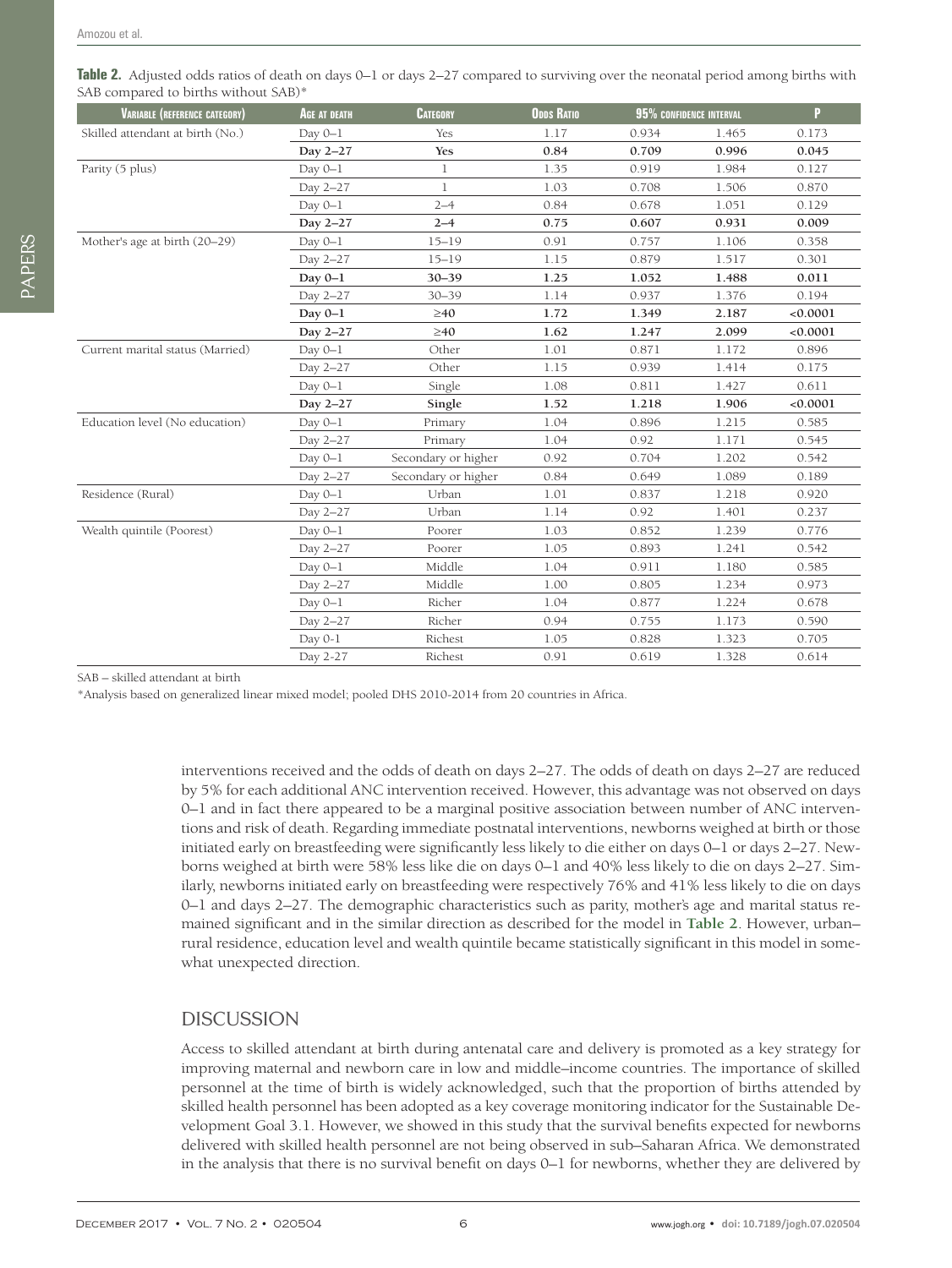<span id="page-6-0"></span>**Table 3.** Adjusted odds ratios of death on days 0–1 or days 2–27 compared to surviving over the neonatal period by number of ANC interventions received by mother and immediate postnatal interventions received by newborn (among births with SAB)\*

| <b>INDEPENDENT VARIABLE</b>                   | <b>AGE AT DEATH</b> | <b>CATEGORY</b>     | <b>ODDS RATIO</b> | 95% CONFIDENCE INTERVAL |       | P-VALUE  |  |
|-----------------------------------------------|---------------------|---------------------|-------------------|-------------------------|-------|----------|--|
| Number of seven ANC interventions             | Day $0-1$           | Continuous          | 1.02              | 1.000                   | 1.044 | 0.0545   |  |
| received by mother                            | Day 2-27            | Continuous          | 0.95              | 0.927                   | 0.979 | 0.0005   |  |
| Newborn weighed at birth (No.)                | Day $0-1$           | <b>Yes</b>          | 0.42              | 0.292                   | 0.615 | $-.0001$ |  |
|                                               | Day 2-27            | Yes                 | 0.60              | 0.450                   | 0.809 | 0.0007   |  |
| Newborn initiated early on breastfeeding (No) | Day $0-1$           | <b>Yes</b>          | 0.24              | 0.184                   | 0.310 | $-.0001$ |  |
|                                               | Day 2-27            | Yes                 | 0.59              | 0.473                   | 0.744 | $-.0001$ |  |
| Parity (5 plus)                               | Day $0-1$           | $\bf{1}$            | 1.54              | 1.030                   | 2.307 | 0.0356   |  |
|                                               | Day 2-27            | $\mathbf{1}$        | 1.19              | 0.817                   | 1.728 | 0.3668   |  |
|                                               | Day $0-1$           | $2 - 4$             | 0.91              | 0.723                   | 1.151 | 0.4372   |  |
|                                               | Day 2-27            | $2 - 4$             | 0.80              | 0.645                   | 1.002 | 0.0518   |  |
| Mother's age at birth (20-29)                 | Day $0-1$           | $15 - 19$           | 0.86              | 0.702                   | 1.043 | 0.1225   |  |
|                                               | Day 2-27            | $15 - 19$           | 1.04              | 0.790                   | 1.361 | 0.7941   |  |
|                                               | Day $0-1$           | $30 - 39$           | 1.27              | 1.056                   | 1.519 | 0.011    |  |
|                                               | Day 2-27            | $30 - 39$           | 1.16              | 0.941                   | 1.432 | 0.1633   |  |
|                                               | Day $0-1$           | $\geq 40$           | 1.80              | 1.376                   | 2.364 | $-.0001$ |  |
|                                               | Day 2-27            | $\geq 40$           | 1.60              | 1.192                   | 2.142 | 0.0017   |  |
| Current marital status (Married)              | Day $0-1$           | Other               | 1.02              | 0.874                   | 1.179 | 0.8458   |  |
|                                               | Day 2-27            | Other               | 1.09              | 0.898                   | 1.318 | 0.3867   |  |
|                                               | Day $0-1$           | Single              | 1.05              | 0.799                   | 1.389 | 0.7119   |  |
|                                               | Day 2-27            | Single              | 1.47              | 1.162                   | 1.861 | 0.0013   |  |
| Education level (No education)                | Day $0-1$           | Primary             | 1.23              | 1.064                   | 1.417 | 0.0051   |  |
|                                               | Day 2-27            | Primary             | 1.14              | 0.990                   | 1.304 | 0.0695   |  |
|                                               | Day $0-1$           | Secondary or higher | 1.17              | 0.883                   | 1.549 | 0.2734   |  |
|                                               | Day 2-27            | Secondary or higher | 0.97              | 0.770                   | 1.215 | 0.7736   |  |
| Residence (Rural)                             | Day $0-1$           | Urban               | 1.13              | 0.917                   | 1.401 | 0.2456   |  |
|                                               | Day 2-27            | Urban               | 1.27              | 1.030                   | 1.559 | 0.0254   |  |
| Wealth quintile (Poorest)                     | Day $0-1$           | Poorer              | 1.14              | 0.937                   | 1.378 | 0.1945   |  |
|                                               | Day 2-27            | Poorer              | 1.11              | 0.944                   | 1.304 | 0.2079   |  |
|                                               | Day $0-1$           | Middle              | 1.27              | 1.096                   | 1.463 | 0.0014   |  |
|                                               | Day 2-27            | Middle              | 1.08              | 0.888                   | 1.323 | 0.4300   |  |
|                                               | Day $0-1$           | Richer              | 1.42              | 1.155                   | 1.736 | 0.0008   |  |
|                                               | Day 2-27            | Richer              | 1.07              | 0.850                   | 1.338 | 0.5777   |  |
|                                               | Day $0-1$           | Richest             | 1.68              | 1.267                   | 2.225 | 0.0003   |  |
|                                               | Day 2-27            | Richest             | 1.08              | 0.767                   | 1.527 | 0.6531   |  |

ANC – antenatal care, SAB – skilled attendant at birth

Analysis based on generalized linear mixed model; pooled DHS 2010–2014 data from 18 countries in Africa.

a skilled birth attendant or not. Only when they survive day 1 does such benefit occur. These results are consistent with previous studies and call once again for greater attention to the fragility of care around the time around of delivery [[3](#page-9-2)[,4](#page-9-3)[,11\]](#page-9-9). The results suggest that skilled birth attendants, and most health facilities, are not yet equipped enough to save newborns at highest risk of death immediately after birth. These results were further corroborated by assessing effects of quality of care immediately after birth on the risk of death among births with skilled attendant. Among these births, simple interventions such as being weighed at birth or being initiated on breastfeeding early showed strong and significant benefits for survival chances during the neonatal period. It may be that these interventions are also good proxy for quality of care during the immediate postnatal period. Using the number of antenatal care interventions that the mother received did not show survival benefits for births attended by skilled personnel on days 0–1, but only on days 2–27, reinforcing the finding that interventions delivered immediately after birth are most critical for the survival of the newborn during the immediate periods following birth.

In **[Table 4](#page-8-0)**, we estimated, based on annual births, stillbirth and number of skilled health professionals, the number of deliveries per skilled health professional given current coverage, and for 100% coverage. The estimated number of deliveries per skilled health professional ranges from 8 in Nigeria to 120 in Guinea. While these are average estimates and do not account for highly unequal distribution of skilled health professional within countries or that some health professional may not conduct deliveries at all, and there is highly unequal distribution of deliveries for each provider, their level is not extremely high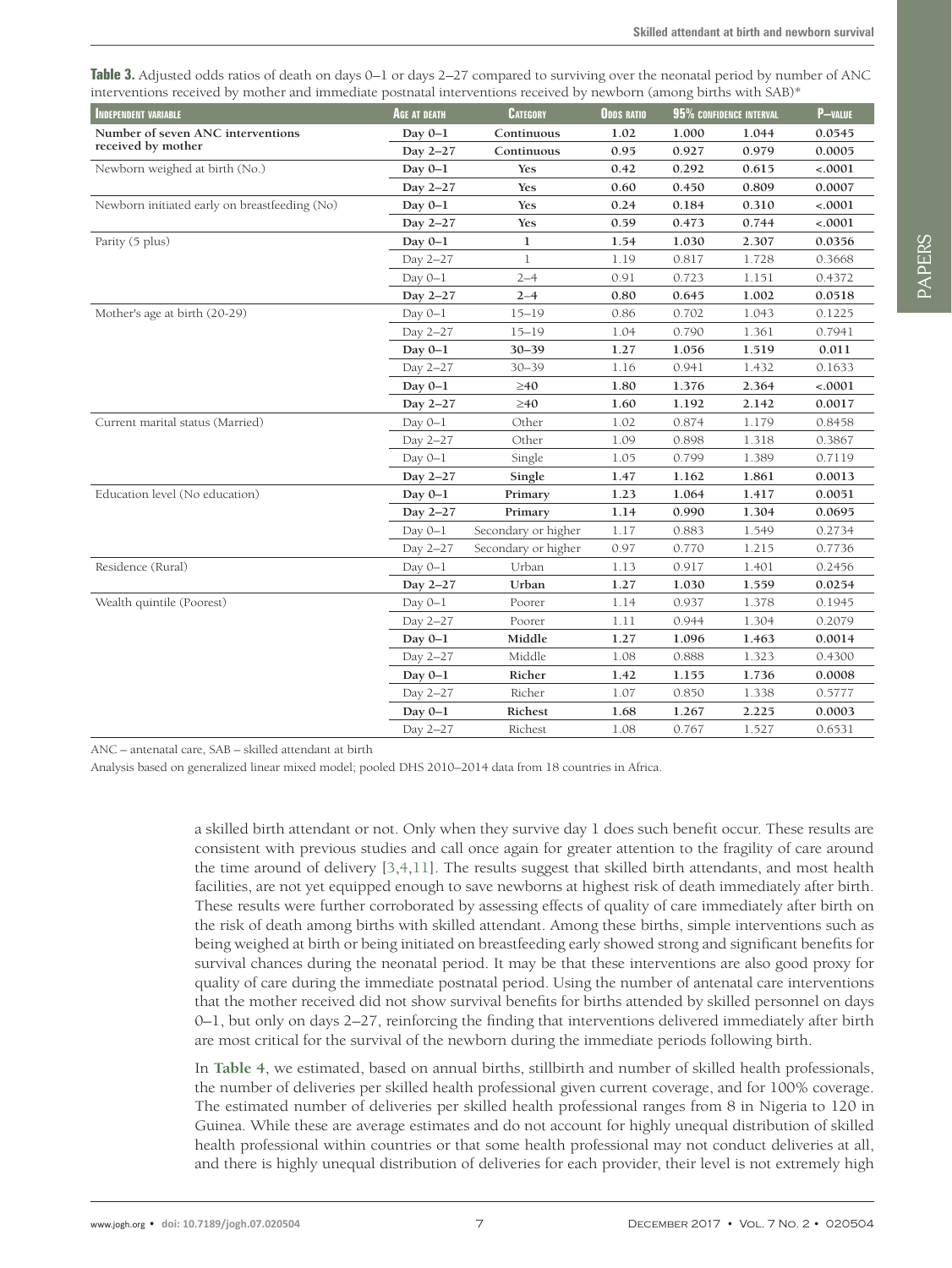as to overwhelm the health system. Lack of significantly improved survival among those who access these professionals during the immediate postnatal period may suggest that the system is not sufficiently equipped and strong enough to deal with high–risk obstetric conditions and/or a substantial portion of these health personnel is not skilled enough to prevent such risks from leading to death. It also suggests highly inequitable distribution of SAB or facilities with lower access in higher risk populations. Even with 100% coverage of skilled delivery, a country like Nigeria will see only an average of 20 deliveries per skilled health personnel, and in most countries skilled health personnel will perform on average fewer than 100 deliveries per year.

In such conditions, it is not entirely inappropriate to question whether it still makes sense to continue to advocate for increased skilled delivery when this strategy is not producing the expected survival advantage in resource constrained countries. The answer from our study would be yes, because, at least beyond the first two days of life, there is significant survival advantage for newborns delivered with skilled birth attendants. Nevertheless, the question underscores the tremendous missed opportunities for the health system when women are encouraged to deliver in health facilities with skilled attendant, yet do not receive needed quality of care when they show up. The lack of survival advantage during the first days of life for the newborn, even when delivery occur with skilled personnel or in health facility can reinforce barriers to facility use.

Our results raise three main implications, which are also generally raised to explain the lack of significant improvement in survival of newborns delivered with skilled attendants compared those without. First is the need for improving access to equitable high–quality maternal and delivery care in African countries. Many studies have demonstrated the low level of quality of care, including low access to basic and emergency obstetric services. Nesbitt and colleagues showed a quality gap, defined as the difference between the crude coverage of SAB and the coverage of SAB with high quality of care, as large as 50 percentage points in health facilities in several districts in Ghana. Marchant raised the concern that contacts with the health system are not used sufficiently to deliver life–saving, timely interventions. While these studies have either assessed readiness of health facilities or delivery of interventions according to international or WHO–recommended standards, another important knowledge gap remains, namely an accurate assessment of care provision decision–making process based on obstetric risk to the woman or her newborn in resource–constrained settings. In an environment where there are not enough equipment, drugs or human resources, how health professionals decide on who should get what interventions and who should not, is not always factored in the measure of quality of care. It is clear that if, given such shortages, only a few patients can receive an intervention, some triage process will need to be in place based on obstetric risk. Under such circumstances, measures of quality of care based on optimal international standards applicable to every woman regardless of risk, or a sum of required interventions that every pregnant woman must receive will always yield low quality of care. The understanding of care provision and triage decision–making process that health care workers are forced to make when faced with a shortage of essential equipment and drugs will allow an appropriate and contextualized remedy on how countries should adapt international standards to their specific resource constrained contexts. For example, to tackle the shortage of qualified health professionals, countries have resorted to task–shifting, with increasing reliance on lower level health professionals, including in some cases community health workers. However, it is essential that countries which adopt such strategies ensure that it is accompanied with the appropriate education, skill upgrade training, and necessary equipment within a mentorship and supportive environment. Another critical aspect is the extent to which quality of care is equitable across facilities, regions and population groups. Equitable access to quality care is closely linked to population level effective coverage, a proximal determinant of survival impact. In a context of equitable access, results shown in **[Table 4](#page-8-0)** would not imply overburdened delivery system, in terms of human resources.

Second, while there is a standard definition of skilled health personnel, its application at country level and its measurement remain a challenge at country level [[5](#page-9-4)]. While WHO and UNICEF are rallying the midwifery and newborn communities to revise the current definition, its applicability at country level will always face contextual challenges, where most of qualified health personnel do not work where the need for them is highest. Rural, poor and difficult access areas will remain disadvantaged since no doctors or qualified personnel will opt to go there without substantial benefits. Countries will therefore continue to use task shifting strategy to address accessibility issues in poor areas. Under such conditions, expanding the training of all those involved in maternal and newborn care to raise their skills, and equipping facilities for basic and emergency obstetric and newborn care would be a reasonable strategy. Furthermore, the measurement of skilled birth attendant through household surveys is also challenged with mis-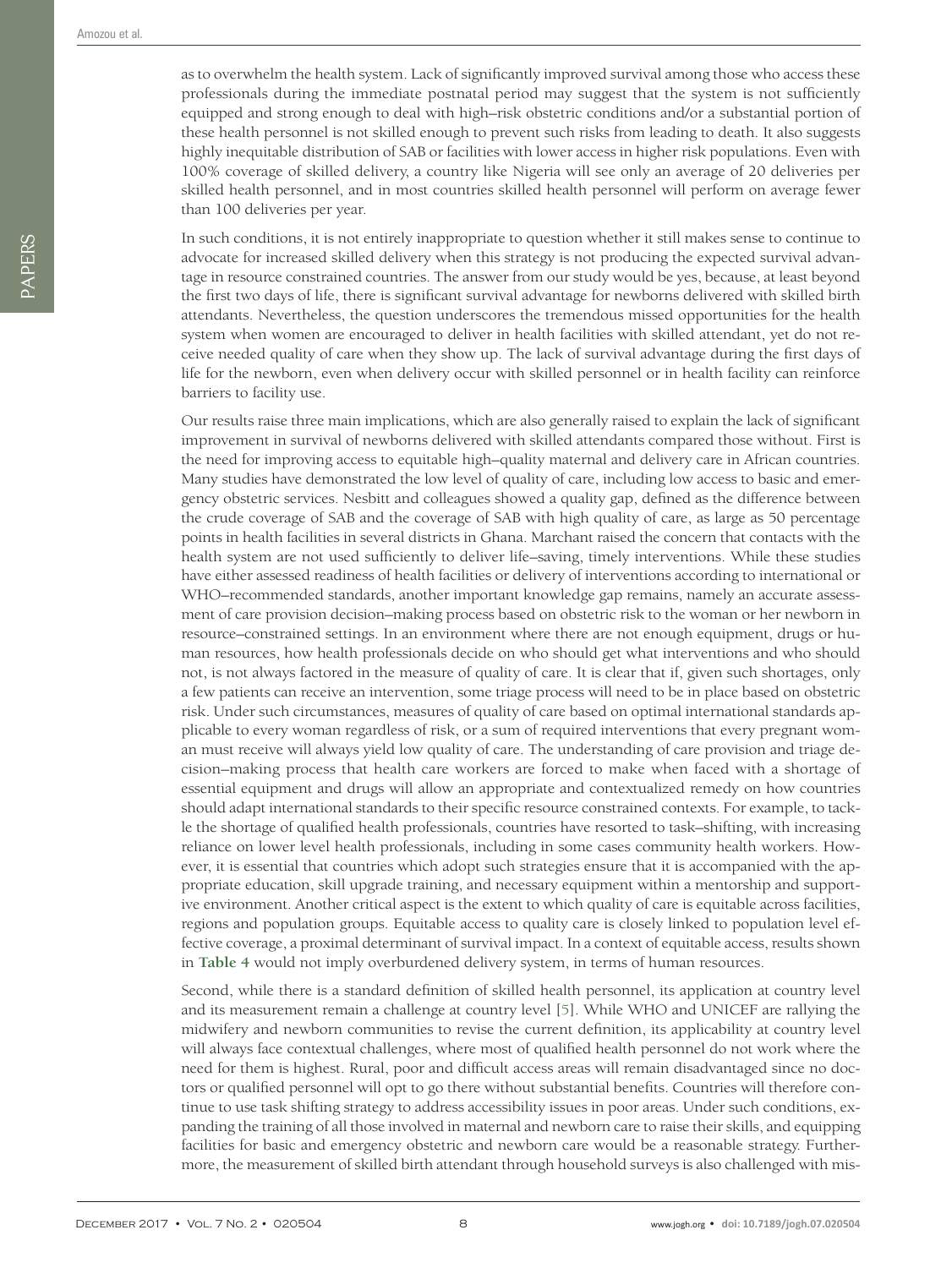<span id="page-8-0"></span>

|  |  |  |  |  |  |  | Table 4. Estimated average annual deliveries per skilled health professional by country |  |  |  |
|--|--|--|--|--|--|--|-----------------------------------------------------------------------------------------|--|--|--|
|--|--|--|--|--|--|--|-----------------------------------------------------------------------------------------|--|--|--|

| <b>COUNTRY</b>                   | <b>TOTAL POPULA-</b><br><b>TION 2015</b><br>(IN 1000s) <sup>*</sup> | <b>BIRTHS IN</b><br>2015 (IN<br>$1000s$ <sup>*</sup> | <b>NUMBER OF</b><br><b>STILLBIRTHS IN</b><br><b>2015t</b> | <b>SKILLED HEALTH</b><br><b>PROFESSIONALS</b><br><b>DENSITY</b><br>(PER 10000<br>POPULATION) <sup>‡</sup> | <b>ESTIMATED NO.</b><br>OF SKILLED HEALTH<br><b>PROFESSIONALS</b> | <b>PERCENTAGE OF</b><br><b>BIRTHS WITH</b><br><b>SKILLED HEALTH</b><br><b>PROFESSIONAL</b> | <b>NUMBER</b><br>OF ANNUAL<br><b>DELIVERIES PER</b><br><b>SKILLED HEALTH</b><br><b>PROFESSIONALS</b> | <b>NUMBER OF</b><br><b>ANNUAL DELIVERIES</b><br><b>PER SKILLED HEALTH</b><br><b>PROFESSIONAL IF</b><br>100% COVERAGE |
|----------------------------------|---------------------------------------------------------------------|------------------------------------------------------|-----------------------------------------------------------|-----------------------------------------------------------------------------------------------------------|-------------------------------------------------------------------|--------------------------------------------------------------------------------------------|------------------------------------------------------------------------------------------------------|----------------------------------------------------------------------------------------------------------------------|
| Benin                            | 10880                                                               | 388                                                  | 11700                                                     | 8.3                                                                                                       | 9030                                                              | 80.9                                                                                       | 36                                                                                                   | 44                                                                                                                   |
| Burkina Faso                     | 18106                                                               | 717                                                  | 14900                                                     | 6.1                                                                                                       | 11044                                                             | 65.9                                                                                       | 44                                                                                                   | 66                                                                                                                   |
| Burundi                          | 11179                                                               | 488                                                  | 12700                                                     | $\equiv$                                                                                                  |                                                                   | 60.3                                                                                       | $\overline{\phantom{0}}$                                                                             |                                                                                                                      |
| Cameroon                         | 23344                                                               | 847                                                  | 16400                                                     | 5.2                                                                                                       | 12139                                                             | 63.6                                                                                       | 45                                                                                                   | 71                                                                                                                   |
| Comoros                          | 788                                                                 | 26                                                   | 800                                                       | $\equiv$                                                                                                  |                                                                   | 82.2                                                                                       |                                                                                                      |                                                                                                                      |
| Congo                            | 4620                                                                | 167                                                  | 2500                                                      | 9.2                                                                                                       | 4251                                                              | 92.5                                                                                       | 37                                                                                                   | 40                                                                                                                   |
| Cote d'Ivoire                    | 22702                                                               | 838                                                  | 22800                                                     | 6.3                                                                                                       | 14302                                                             | 59.4                                                                                       | 36                                                                                                   | 60                                                                                                                   |
| Democratic Republic of the Congo | 77267                                                               | 3217                                                 |                                                           | $\overline{\phantom{0}}$                                                                                  |                                                                   | 80.1                                                                                       | $\qquad \qquad -$                                                                                    |                                                                                                                      |
| Gabon                            | 1725                                                                | 51                                                   | 700                                                       | $\overline{\phantom{0}}$                                                                                  |                                                                   | 89.3                                                                                       | $\overline{\phantom{0}}$                                                                             |                                                                                                                      |
| Guinea                           | 12609                                                               | 460                                                  | 9900                                                      | 1.4                                                                                                       | 1765                                                              | 45.3                                                                                       | 120                                                                                                  | 266                                                                                                                  |
| Liberia                          | 4503                                                                | 156                                                  | 3300                                                      | 2.9                                                                                                       | 1306                                                              | 61.1                                                                                       | 75                                                                                                   | 122                                                                                                                  |
| Mozambique                       | 27978                                                               | 1087                                                 | 20700                                                     | 4.5                                                                                                       | 12590                                                             | 54.3                                                                                       | 48                                                                                                   | 88                                                                                                                   |
| Niger                            | 19899                                                               | 983                                                  | 36200                                                     | 1.6                                                                                                       | 3184                                                              | 29.3                                                                                       | 94                                                                                                   | 320                                                                                                                  |
| Nigeria                          | 182202                                                              | 7133                                                 | 313700                                                    | 20.1                                                                                                      |                                                                   | 38.1                                                                                       | 8                                                                                                    | 20                                                                                                                   |
| Rwanda                           | 11610                                                               | 363                                                  | 5900                                                      | 7.5                                                                                                       | 8707                                                              | 69.0                                                                                       | 29                                                                                                   | 42                                                                                                                   |
| Senegal                          | 15129                                                               | 567                                                  | 14500                                                     | 4.8                                                                                                       | 7262                                                              | 65.1                                                                                       | 52                                                                                                   | 80                                                                                                                   |
| Sierra Leone                     | 6453                                                                | 229                                                  | 5400                                                      | 1.9                                                                                                       | 1226                                                              | 59.7                                                                                       | 114                                                                                                  | 191                                                                                                                  |
| Uganda                           | 39032                                                               | 1665                                                 | 34200                                                     | 14.2                                                                                                      | 55426                                                             | 57.4                                                                                       | 18                                                                                                   | 31                                                                                                                   |
| United Republic of Tanzania      | 53470                                                               | 2064                                                 | 47100                                                     | 4.7                                                                                                       | 25131                                                             | 48.9                                                                                       | 41                                                                                                   | 84                                                                                                                   |
| Zimbabwe                         | 15603                                                               | 539                                                  |                                                           | 14.2                                                                                                      | 22156                                                             | 66.2                                                                                       | 16                                                                                                   | 25                                                                                                                   |

\*Source: United Nations, Department of Economic and Social Affairs, Population Division [22].

†Source: Lawn et al [23].

‡Source: WHO [24].

§Assumed same coverage level of skilled health personnel for stillbirths.

classification and inaccuracy. Low literacy mothers delivering in facilities do not always know the cadre of health professional in charge of their delivery [[25,](#page-10-4)[26\]](#page-10-5). In addition, categories of cadres of health personnel used in survey instruments such as those in DHS or Multiple Indicator Cluster Surveys (MICS) are not consistent across time and countries. Furthermore, the type of cadres that are included as skilled varies largely within and between countries. This creates difficulties in assessing accurately, not only the coverage levels of SAB but its trends. A growing number of studies are now researching measurement approaches based on linking of household surveys to health facilities [[27](#page-10-6),[28](#page-10-7)]. While findings from these studies will be very valuable, an immediate step to take is for large survey programs such as the DHS and the Multiple Indicator Cluster Surveys (MICS) to standardize their instruments across surveys and time to allow comparability of results over time. While measurement issues with skilled attendant at birth could have affected our findings above, it is important to note that the large majority of births reported being delivered with skilled personnel occurred in health facilities in these countries. The findings therefore stand for births occurring in health facilities and highlight the tremendous missed opportunities and insufficient quality of care that substantial number of pregnant women face in countries included in this study.

Finally, there has been a suggestion that lack of improved outcomes at facility levels could be due to higher obstetric risk pregnancies rushing to the facility, which increases the risk profile of births with skilled attendants vs those without [[16](#page-9-14)–[18\]](#page-10-0). While this may be happening, it also suggests that drastic measures to improve access to timely antenatal care, counselling on institutional delivery or access to skilled delivery and attention to quality of care, including respectful maternal care, are to be prioritized. Implementation of quality pre–delivery maternity homes may be a solution to delayed access in some contexts [[29](#page-10-8)].

Ending preventable newborn death while relying on current health systems in sub–Saharan African countries will require not only improvement in access to skilled delivery but also drastic measures to ensure effective coverage by improving availability of equipment and essential medicine, and equitable distribution of health personnel that is ready to deliver lifesaving interventions especially at time around delivery.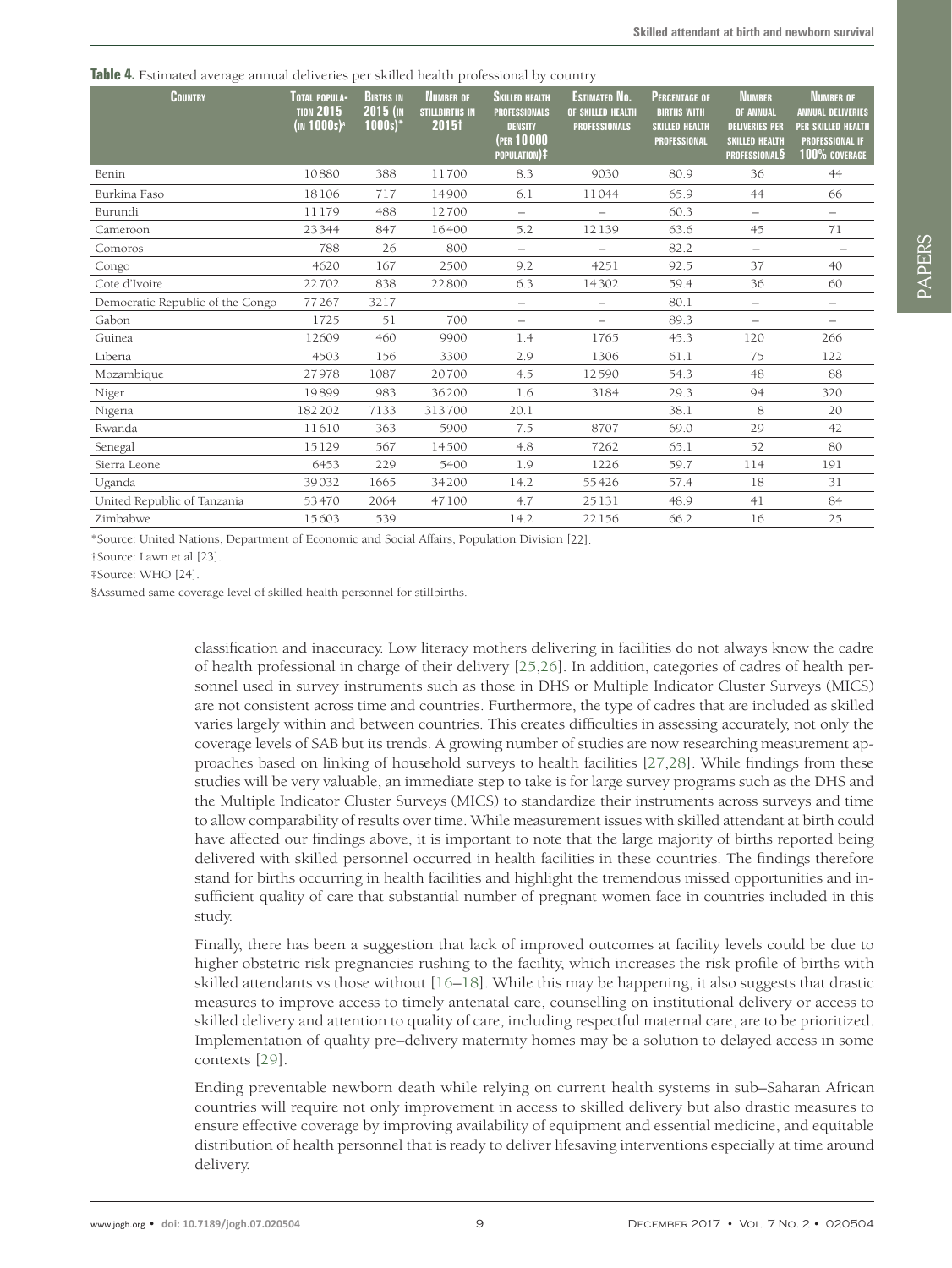**Acknowledgements:** Preliminary results of this study were presented at the Countdown technical meeting in April 2015 and at that African Population Conference in December 2015.

**Ethics**: The study is based on de–identified publicly available household survey data. Ethical approval was the responsibility of data collection institutions.

**Funding**: This work was partly funded through a sub–grant from the US Fund for UNICEF under their Countdown to 2015 grant from the Bill and Melinda Gates Foundation.

**Authorship declaration**: AA conceived the manuscript and developed analysis plan. ZM & AA carried out analysis. LC and JQ reviewed earlier drafts of the manuscript. All authors reviewed and approved final version of the manuscript.

**Competing interest**: All authors have completed the Unified Competing Interest form at www.icmje.org/coi\_ disclosure.pdf (available on request from the corresponding author). We declare that we have no conflicts of interest.

- <span id="page-9-0"></span> 1 You D, Hug L, Ejdemyr S, Idele P, Hogan D, Mathers C, et al. Global, regional, and national levels and trends in under-5 mortality between 1990 and 2015, with scenario-based projections to 2030: a systematic analysis by the UN Inter-agency Group for Child Mortality Estimation. Lancet. 2015;386:2275-86[. Medline:26361942](https://www.ncbi.nlm.nih.gov/entrez/query.fcgi?cmd=Retrieve&db=PubMed&list_uids=26361942&dopt=Abstract) [doi:10.1016/S0140-](https://doi.org/10.1016/S0140-6736(15)00120-8) [6736\(15\)00120-8](https://doi.org/10.1016/S0140-6736(15)00120-8)
- <span id="page-9-1"></span> 2 UNICEF. WHO. Every Newborn: An action plan to end preventable newborn deaths. Geneva: World Health Organization; 2014.
- <span id="page-9-2"></span> 3 Bhutta ZA, Das JK, Bahl R, Lawn JE, Salam RA, Paul VK, et al. Can available interventions end preventable deaths in mothers, newborn babies, and stillbirths, and at what cost? Lancet. 2014;384:347-70. [Medline:24853604](https://www.ncbi.nlm.nih.gov/entrez/query.fcgi?cmd=Retrieve&db=PubMed&list_uids=24853604&dopt=Abstract) [doi:10.1016/](https://doi.org/10.1016/S0140-6736(14)60792-3) [S0140-6736\(14\)60792-3](https://doi.org/10.1016/S0140-6736(14)60792-3)
- <span id="page-9-3"></span> 4 Lawn JE, Blencowe H, Oza S, You D, Lee ACC, Waiswa P, et al. Every Newborn: progress, priorities, and potential beyond survival. Lancet. 2014;384:189-205. [Medline:24853593](https://www.ncbi.nlm.nih.gov/entrez/query.fcgi?cmd=Retrieve&db=PubMed&list_uids=24853593&dopt=Abstract) [doi:10.1016/S0140-6736\(14\)60496-7](https://doi.org/10.1016/S0140-6736(14)60496-7)
- <span id="page-9-4"></span> 5 World Health Organization. Making pregnancy safer: the critical role of the skilled attendant: a joint statement by WHO, ICM and FIGO. Geneva: World Health Organization; 2004.
- <span id="page-9-5"></span> 6 World Health Organization. Competent attendance in maternal and newborn health: the definition of the competent health care provider in maternal and newborn health. A joint statement by WHO, UNFPA, UNICEF, ICM, ICN, FIGO and IPA. Available: http://www.who.int/reproductivehealth/skilled-birth-attendant/en/. Accessed: 19 September 2017.
- <span id="page-9-6"></span> 7 United Nations. The Millennium Development Goals Report 2015. Available: http://www.un.org/millenniumgoals/2015\_ MDG\_Report/pdf/MDG%202015%20rev%20(July%201).pdf. Accessed: 19 September 2017.
- <span id="page-9-7"></span> 8 World Health Organization. Strategies toward ending preventable maternal mortality (EPMM). Geneva: World Health Organization; 2015.
- <span id="page-9-8"></span> 9 Nesbitt RC, Lohela TJ, Manu A, Vesel L, Okyere E, Edmond K, et al. Quality along the Continuum: A Health Facility Assessment of Intrapartum and Postnatal Care in Ghana. PLoS One. 2015;10:e0141517. [Medline:26485127](https://www.ncbi.nlm.nih.gov/entrez/query.fcgi?cmd=Retrieve&db=PubMed&list_uids=26485127&dopt=Abstract) [doi:10.1371/](https://doi.org/10.1371/journal.pone.0141517) [journal.pone.0141517](https://doi.org/10.1371/journal.pone.0141517)
- 10 Marchant T, Tilley-Gyado RD, Tessema T, Singh K, Gautham M, Umar N, et al. Adding Content to Contacts: Measurement of High Quality Contacts for Maternal and Newborn Health in Ethiopia, North East Nigeria, and Uttar Pradesh, India. PLoS One. 2015;10:e0126840. [Medline:26000829](https://www.ncbi.nlm.nih.gov/entrez/query.fcgi?cmd=Retrieve&db=PubMed&list_uids=26000829&dopt=Abstract) [doi:10.1371/journal.pone.0126840](https://doi.org/10.1371/journal.pone.0126840)
- <span id="page-9-9"></span>11 Hodgins S, D'Agostino A. The quality–coverage gap in antenatal care: toward better measurement of effective coverage. Glob Health Sci Pract. 2014;2:173-81. [Medline:25276575](https://www.ncbi.nlm.nih.gov/entrez/query.fcgi?cmd=Retrieve&db=PubMed&list_uids=25276575&dopt=Abstract) [doi:10.9745/GHSP-D-13-00176](https://doi.org/10.9745/GHSP-D-13-00176)
- <span id="page-9-10"></span>12 Singh K, Brodish P, Suchindran C. A Regional Multilevel Analysis: Can Skilled Birth Attendants Uniformly Decrease Neonatal Mortality? Matern Child Health J. 2014;18:242-9. [Medline:23504132](https://www.ncbi.nlm.nih.gov/entrez/query.fcgi?cmd=Retrieve&db=PubMed&list_uids=23504132&dopt=Abstract) [doi:10.1007/s10995-013-1260-7](https://doi.org/10.1007/s10995-013-1260-7)
- <span id="page-9-11"></span>13 Dickson KE, Kinney MV, Moxon SG, Ashton J, Zaka N, Simen-Kapeu A, et al. Scaling up quality care for mothers and newborns around the time of birth: an overview of methods and analyses of intervention-specific bottlenecks and solutions. BMC Pregnancy Childbirth. 2015;15 Suppl 2:S1. [Medline:26390820](https://www.ncbi.nlm.nih.gov/entrez/query.fcgi?cmd=Retrieve&db=PubMed&list_uids=26390820&dopt=Abstract) [doi:10.1186/1471-2393-15-S2-S1](https://doi.org/10.1186/1471-2393-15-S2-S1)
- <span id="page-9-12"></span>14 Sharma G, Mathai M, Dickson KE, Weeks A, Hofmeyr GJ, Lavender T, et al. Quality care during labour and birth: a multicountry analysis of health system bottlenecks and potential solutions. BMC Pregnancy Childbirth. 2015;15 Suppl 2:S2. [Medline:26390886](https://www.ncbi.nlm.nih.gov/entrez/query.fcgi?cmd=Retrieve&db=PubMed&list_uids=26390886&dopt=Abstract) [doi:10.1186/1471-2393-15-S2-S2](https://doi.org/10.1186/1471-2393-15-S2-S2)
- <span id="page-9-13"></span>15 Blanc AK, Warren C, McCarthy KJ, Kimani J, Ndwiga C. RamaRao S. Assessing the validity of indicators of the quality of maternal and newborn health care in Kenya. J Glob Health. 2016;6:010405. [Medline:27231541](https://www.ncbi.nlm.nih.gov/entrez/query.fcgi?cmd=Retrieve&db=PubMed&list_uids=27231541&dopt=Abstract) [doi:10.7189/](https://doi.org/10.7189/jogh.06.010405) [jogh.06.010405](https://doi.org/10.7189/jogh.06.010405)
- <span id="page-9-14"></span>16 Paul BK, Rumsey DJ. Utilization of health facilities and trained birth attendants for childbirth in rural Bangladesh: An empirical study. Soc Sci Med. 2002;54:1755-65. [Medline:12113433](https://www.ncbi.nlm.nih.gov/entrez/query.fcgi?cmd=Retrieve&db=PubMed&list_uids=12113433&dopt=Abstract) [doi:10.1016/S0277-9536\(01\)00148-4](https://doi.org/10.1016/S0277-9536(01)00148-4)
- 17 Ronsmans C, Chowdhury ME, Koblinsky M, Ahmed A. Care seeking at time of childbirth, and maternal and perinatal mortality in Matlab, Bangladesh. Bull World Health Organ. 2010;88:289-96. [Medline:20431793](https://www.ncbi.nlm.nih.gov/entrez/query.fcgi?cmd=Retrieve&db=PubMed&list_uids=20431793&dopt=Abstract) [doi:10.2471/](https://doi.org/10.2471/BLT.09.069385) [BLT.09.069385](https://doi.org/10.2471/BLT.09.069385)